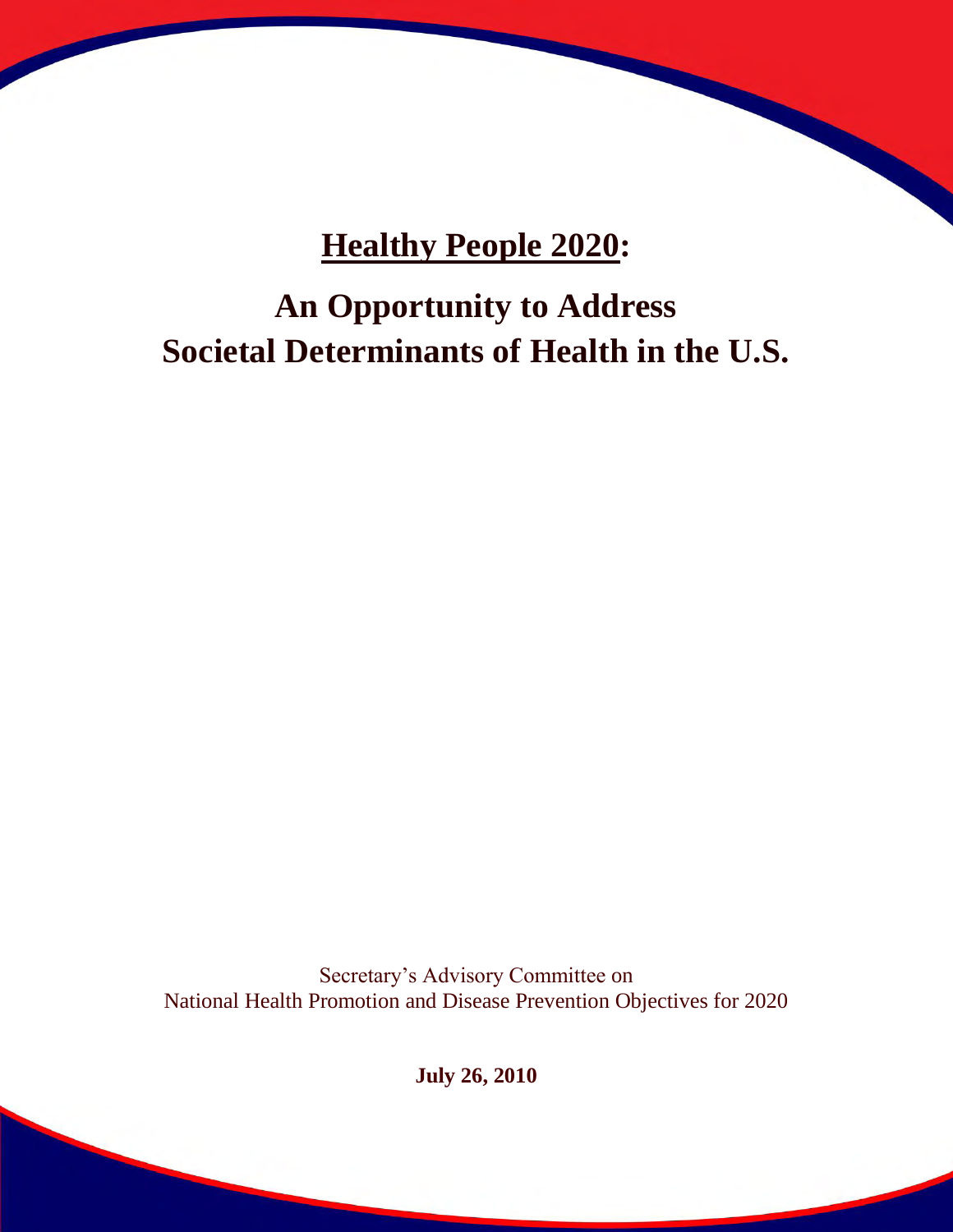## **I. Healthy People 2020: A New Focus on Societal Determinants of Health**

The values of a nation are reflected in its willingness to secure better health, well being, and vitality for all. Healthy People 2020 establishes national goals and objectives for policy, programs, and activities to address the major health challenges facing our country today, and seeks to assure conditions in which people can be healthy, both now and for generations to come. Healthy People 2020 must inspire with the spirit of its reach; encourage with its sense of the possible; compel actions by policy makers, professionals, and community members at multiple levels; highlight the determinants of health not only at the individual level but also in the broader society; and lay bare the unacceptable.

Healthy People 2020 envisions a day when preventable death, illness, injury, and disability, as well as health disparities, will be eliminated and each person will enjoy the best health possible. This transformation will occur by changing our thinking about health, examining root causes and societal determinants, and directing more interventions to address primary, causal factors that affect health. Healthy People 2020 is being established on a foundation of three decades of work, but it also puts forward innovative thinking about how we can collaborate to achieve health promotion and disease prevention objectives for the nation.

This report builds on the Phase I report (October, 2008) of the Secretary's Advisory Committee on Healthy People Objectives for 2020 (the Committee). It elaborates on the concept of societal determinants of health and suggests types of actions that can be taken to improve them. The report explains what we mean by *societal determinants* and examines them as causes of health disparities. It describes a "Health in All Policies" approach to addressing those determinants and Health Impact Assessment as a way to assess the likely impact of a wide range of policies on health. It also discusses how disease-prevention and health promotion can be undertaken, both narrowly and broadly, to mesh population-based approaches with individual-level strategies.

Two critical approaches in Healthy People 2020 are examined in this brief:

- 1. Healthy People 2020 reflects scientific insights from past decades showing that family, social, economic, and physical environmental factors are primary, interrelated determinants of health.
- 2. Healthy People 2020 encompasses both individual-level and population-level risk factor and disease-specific information and approaches. The Healthy People 2020 framework is based on the view that individual-level and population-level solutions are complementary elements of an integrated, comprehensive strategy for disease prevention and health promotion in the U.S.

#### *What are "Societal determinants of Health"?*

*Societal determinants of health* can be defined as conditions in the social, physical, and economic environment in which people are born, live, work, and age. They consist of policies, programs, and institutions and other aspects of the social structure, including the government and private sectors, as well as community factors. Societal determinants include, but are not limited to, factors commonly referred to as "social determinants". The Committee uses the term "societal" to clarify that aspects of the social structure influence the health of populations through both social and the physical environments and the interactions between these environments.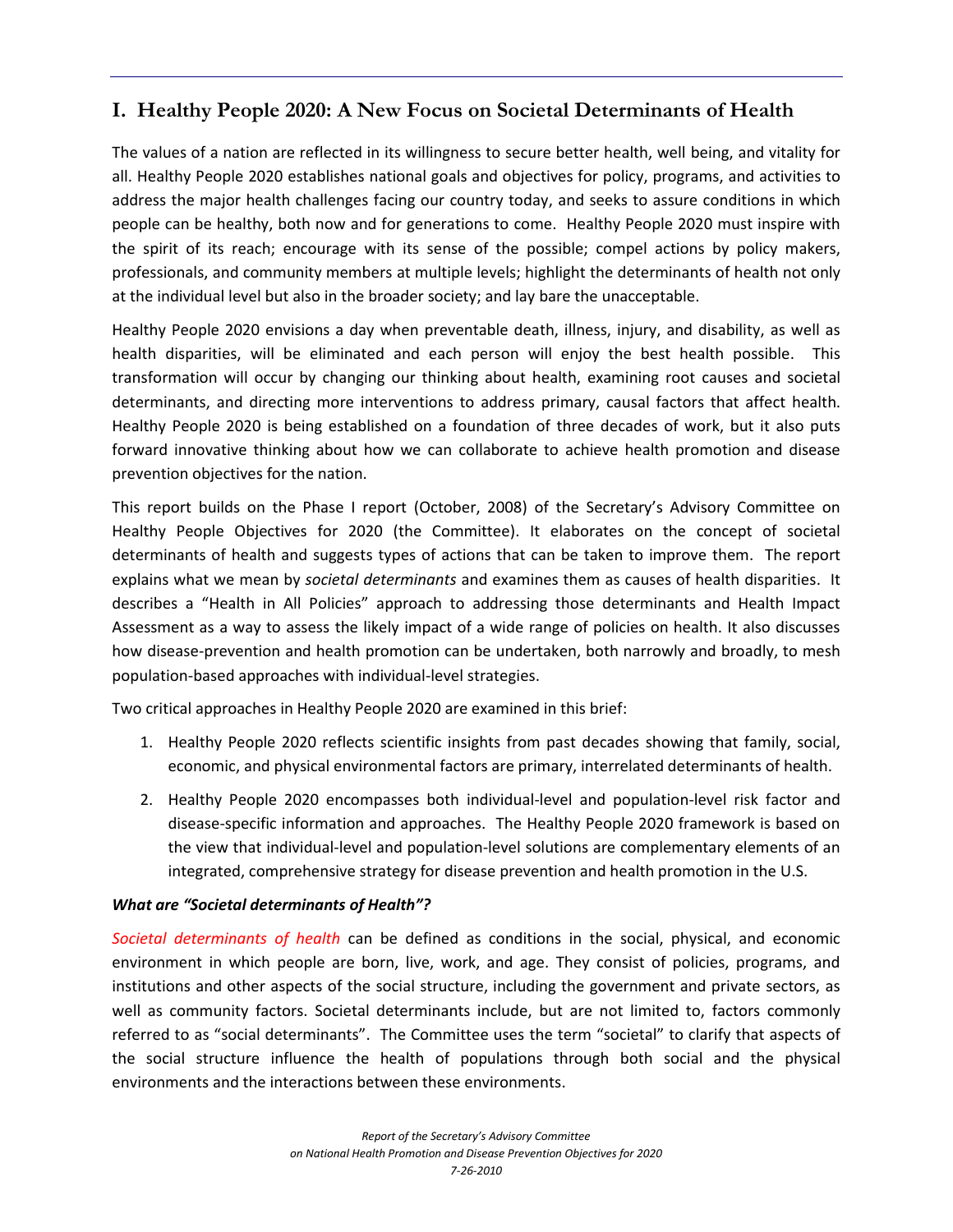In its Phase I report, the Committee defined these terms as follows:

- The *social environment* is the aggregate of social and cultural institutions, norms, patterns, beliefs, and processes that influence the life of an individual or community.
- The *physical environment, comprising both the natural and built environments,* is the structure and function of the environment and how it impacts health.

The *social environment* includes interactions with family, friends, coworkers and others in the community, as well as cultural attitudes, norms, and expectations. It encompasses social relationships and policies in settings such as schools, neighborhoods, workplaces, businesses, places of worship, health care settings, recreation facilities, and other public places. It includes the social aspects of healthrelated behaviors (e.g., tobacco use, substance use, physical activity) in the community. It also encompasses social institutions like law enforcement (e.g., the presence or lack of community policing), and governmental as well as non-governmental organizations. At a societal level, policies made in governmental, corporate, and non-governmental sectors can impact health and health behaviors in whole populations both positively and negatively

At the community level, the social environment reflects culture, language, political and religious beliefs, and social norms and attitudes (e.g., discriminatory or stigmatizing attitudes). It also includes socioeconomic conditions (e.g., poverty), exposure to crime and violence, and the degree and quality of social interactions and social disorder (e.g., reflected in the presence of trash and graffiti). Mass media and emerging communication and information technologies like the Internet and cellular telephone technology are ubiquitous elements of the social (as well as physical) environment that can affect health and wellbeing. Economic policy is an important component of the societal environment.

Availability of resources to meet basic daily needs (e.g., educational and job opportunities, adequate incomes, health insurance, personal assistance services, healthful foods) is an important facet of the social environment. Individuals, their behaviors, and their ability to interact with the larger community also contribute to the quality of the social environment, as do the resources available in neighborhoods and the community. Entrenched, institutionalized patterns–such as the racial segregation of residential areas–can be so deeply embedded that they persist without anyone intending to discriminate. For example, such phenomena systematically track black and Hispanic children onto paths that lead to diminished life-chances and less opportunity to be healthy.

The *physical environment* consists of the natural environment (i.e., plants, atmosphere, weather, and topography) and the built environment (i.e., buildings, spaces, transportation systems, and products that are created or modified by people). Physical environments can consist of particular individual or institutional settings, such as homes, worksites, schools, health care settings, or recreational settings. Surrounding neighborhoods and related community areas where individuals live, work, travel, play, and conduct their other daily activities are elements of the physical environment.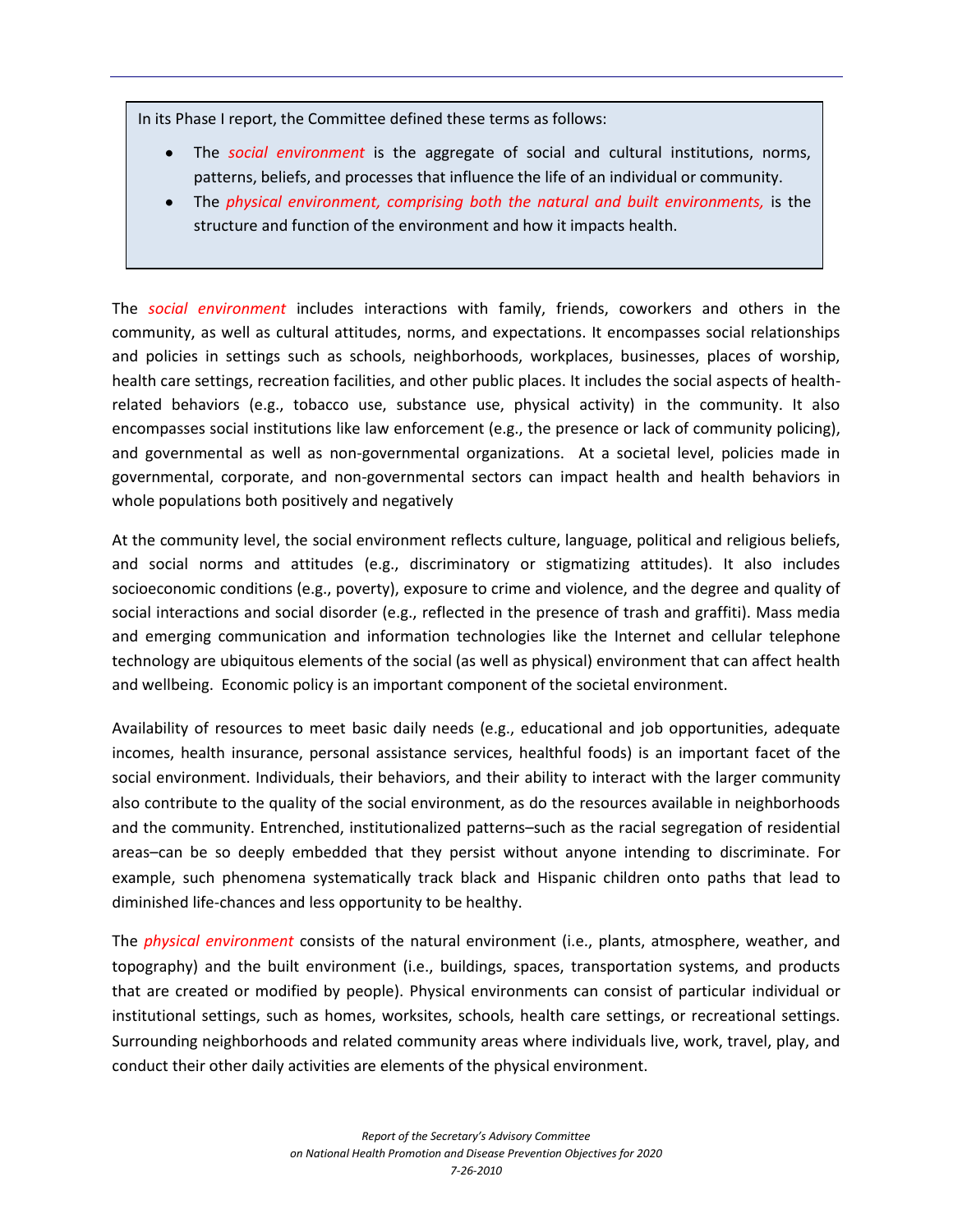The physical environment can improve or harm individual and community health. Community health can be improved when, for example, aesthetic elements (e.g., good lighting, trees, and benches)<sup>1</sup> are included in neighborhood or community settings to facilitate healthful behavioral choices in such areas as diet, physical activity, alcohol use, and tobacco use.

The physical environment can harm health when it exposes individuals and communities to toxic substances, irritants, infectious agents, stress-producing factors (e.g., noise) and physical hazards. Exposures can occur in homes, schools, worksites, through transportation systems, and in other settings. Physical barriers in these settings can present safety hazards or impediments to persons with disabling conditions. Ensuring compliance with relevant federal statutes can help to reduce environmental barriers that compromise health and health care. For example, meeting the requirements of the Americans with Disabilities Act can ensure accessible health care services and communication accommodations for patients with vision, hearing, and speech deficits.  $2^2$ 

Potentially harmful factors in the physical environment have been the focus of efforts to promote environmental justice. According to a 1991 report submitted to the U.S. Environmental Protection Agency by Delegates of the National People of Color Environmental Leadership Summit, the environmental justice movement represents, "the confluence of three of America's greatest challenges: the struggle against racism and poverty; the effort to preserve and improve the environment; and the compelling need to shift social institutions from class division and environmental depletion to social unity and global sustainability."<sup>3</sup> Environmental justice is a key element of a societal determinants approach, as it seeks to eliminate disparities in exposure to harmful environmental factors and lack of access to beneficial ones.

## **II. The Rationale for Focusing on Societal Determinants of Health**

The rationale for focusing on societal determinants includes: the need to move beyond controlling disease to address factors that are root causes of disease; the importance of achieving health equity; and practical considerations related to national prosperity and security.

- Achieving health requires more than just controlling disease. It requires us to assure conditions in which people can be healthy. Health results from the choices that people are able to make in response to the options that they have. Conditions in the social and physical environments determine the range of options that are available, their attractiveness, and their relative ease or difficulty of use. Extensive evidence points to ways that environmental factors influence health.
- A close examination of the underlying causes of specific diseases reveals many of the same factors are at play and, over time, can result in physiologic changes that exacerbate chronic disease. Therefore, focusing on these common underlying societal determinants has the potential to impact many different health and disease outcomes. Because the effects of societal determinants begin to take hold well before disease processes appear on the clinical horizons, addressing societal determinants often offers an opportunity to prevent or delay the development of disease.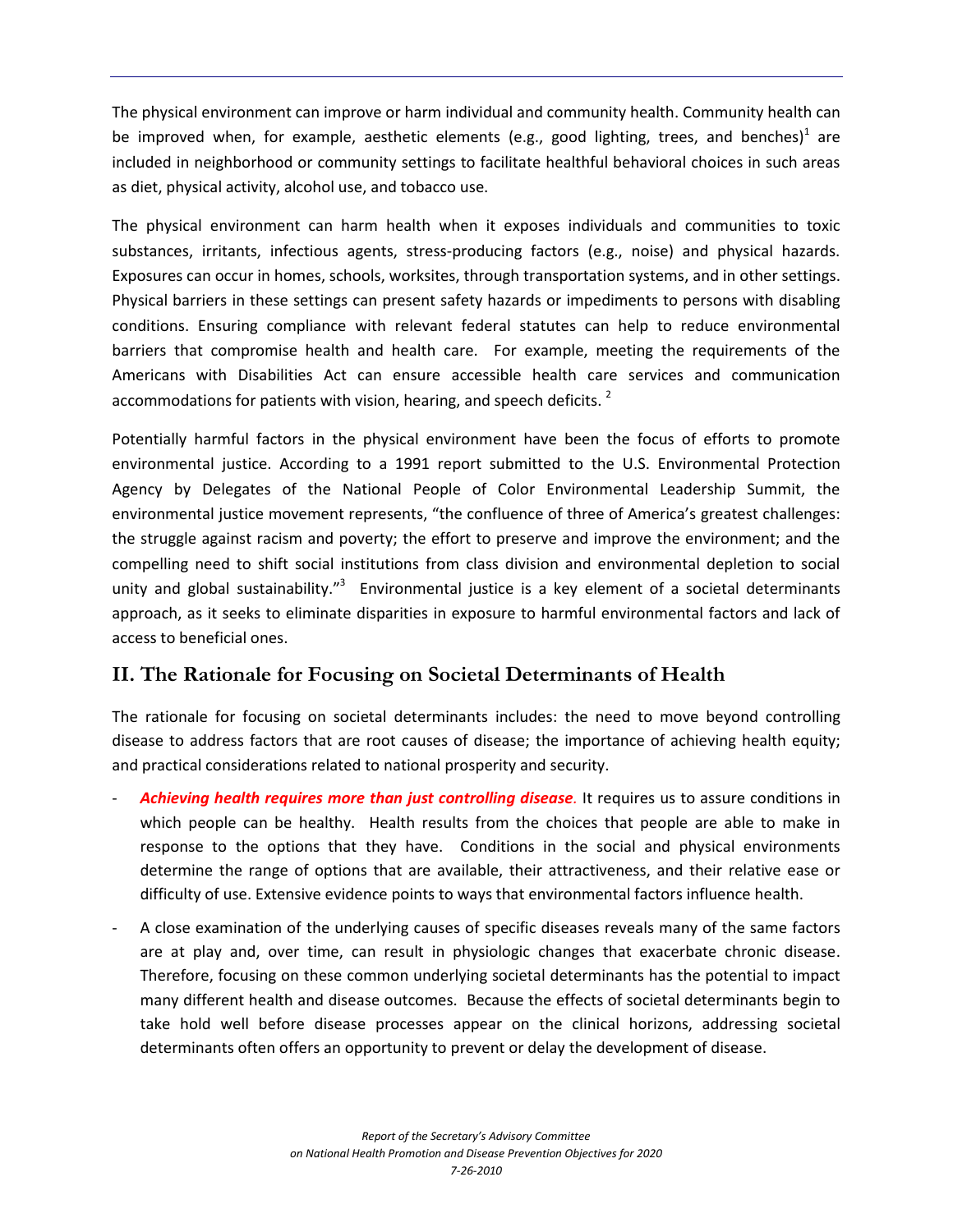- *Healthful social conditions can ensure that all members of society—especially the most vulnerable—benefit from the same basic rights, security, and opportunities.* This nation has within reach the ability to assure that all residents have equal access to quality public health, healthcare, and essential community services that preserve and protect health. By addressing inequalities in social and physical environmental factors, we can increase health equity and decrease health disparities. Doing so involves recognizing the substantial, often cumulative effects of socioeconomic status and related factors on health, functioning, and well-being from even before birth throughout the entire life course. These effects occur across all determinants levels (individual, social and physical environmental).
- Reducing inequalities in the social environment (e.g., crime) and inequalities in the physical environment (e.g., access to healthful foods, parks, and transportation) can help to improve key health behaviors and other determinants and, consequently, meet numerous health objectives.
- *Population health is also of critical importance to national prosperity and security.* A recent study found that labor time lost in the U.S. due to health reasons costs \$260 billion per year.<sup>4</sup> The National School Lunch Program was originally established because, during World War II, nearly 40 percent of potential recruits were too undernourished to be eligible for the military. Now, three out of four young adults between the ages of 17 and 24 are ineligible for military service, often due to obesity. Nearly 21 percent of military recruits were rejected in 2008 because they were overweight.  $^5$

### **III. Where Do We Begin? Integrating the Priorities of Multiple Sectors**

Throughout the process of developing Healthy People 2020, disease-specific and population-based perspectives were reflected in debates about how the objectives should be arrayed and managed. Some stakeholders argued that the 2020 objectives should be organized around cross-cutting risk factors and determinants that would emphasize primary prevention and offer a means of controlling and limiting the number of narrowly focused objectives.<sup>6</sup> Others said that the public health universe is currently organized by disease areas, and therefore a sudden shift to an exclusive focus on risk factors and determinants would confuse users and reduce perceived relevance to some groups. The organization of Healthy People 2020 incorporates both the disease-specific elements that characterized past iterations of Healthy People and a new emphasis on cross-cutting societal determinants.

Guided by its broad vision of health, Healthy People 2020 offers 10-year goals and objectives that can be achieved only if many sectors of our society—such as transportation, housing, agriculture, commerce, and education, in addition to medical care—become broadly and deeply engaged in promoting health. What can be done to engage these key sectors? What can the agricultural sector do to help with obesity? What can the housing sector do to address second- hand tobacco smoke? As a leading voice for disease prevention and health promotion in the U.S., Healthy People 2020 must compel its users to examine how they can address the societal determinants of health.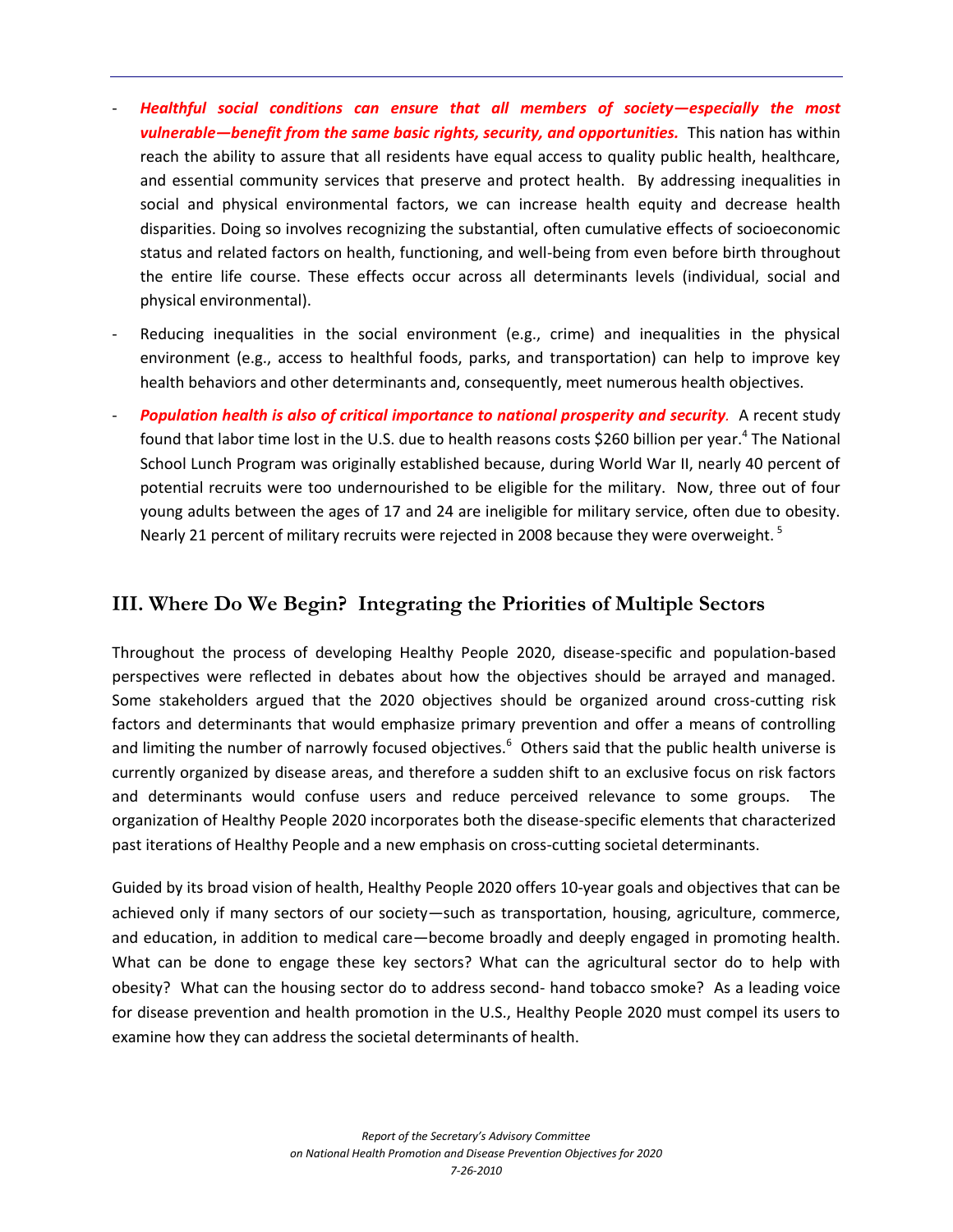Many agencies do not have a mandate to address cross-cutting issues, so Healthy People users in the public health community must involve them in working collaboratively to promote quality child care, schools, safe roads, and other elements of the social and physical environments that affect health. As a consequence of national health reform legislation, additional opportunities are emerging to engage in cross-sectoral actions as part of Healthy People 2020 activities.

Health promotion and disease prevention must be a shared priority of those who work in both health and non-health sectors. Responsibilities for promoting healthful environments at multiple levels including the individual, social, physical, and policy environments— go beyond the traditional health care and public health sectors. For example, agricultural subsidies affect the relative price of different produce at the market and therefore influence patterns of consumption.

To identify overarching areas for federal investment, greatest impact can most likely be achieved by addressing the societal determinants that affect disparities and inequities. Attention should be paid to elements of both the social and physical environment that undermine health. For example, three risk factors (tobacco use, poor diet, and lack of physical activity) contribute to the four major chronic diseases (heart disease, Type 2 diabetes, lung disease, and many cancers) that cause 50 percent of deaths in the world.<sup>7</sup> For each societal determinant that has been shown to influence these three risk factors, interventions that would make a difference should be identified and welldescribed and new knowledge should be generated to add to the currently inadequate knowledge base.

#### *A Health in All Policies Approach (HiAP) to Address Societal determinants at the Population-level*

Societal determinants are a key cause of population health problems, and the "Health in All Policies" is an approach that can be used to address them. $^8$  HiAP is an innovative strategy that introduces as goals to be shared across all parts of government improved population health outcomes and closing the health gap among different socio-demographic groups.

HiAP tackles complex health challenges through an integrated policy response across sectors.<sup>9</sup> It leads to investment in addressing societal determinants, because issues like education, housing, agriculture, transportation, and urban development are in the domain of other sectors (not health), and other agencies (not HHS or its state and local counterparts). The World Health Organization recently released a document presenting the promise and challenges of the HiAP approach.<sup>10</sup>

Both tobacco control and obesity prevention stakeholders have been at the forefront of separate efforts in the U.S. to implement HiAP through multisectoral partnerships. In obesity prevention, efforts are currently underway to survey the full range of local policies/ supports that have been implemented to support healthy eating and physical activity and to identify interventions of proven effectiveness.<sup>11</sup>

As systematic analysis of available information is released, it can be used to identify and prioritize needs and to monitor progress over time. Over the longer-term, we need to evaluate how multiple environmental and policy factors impact health behaviors and health outcomes. Databases of information about environmental and policy supports have been compiled (see the National Association of Counties' Healthy Counties Database<sup>12</sup> or the Prevention Institute's Strategic Alliance ENACT Local Policy database). $^{13}$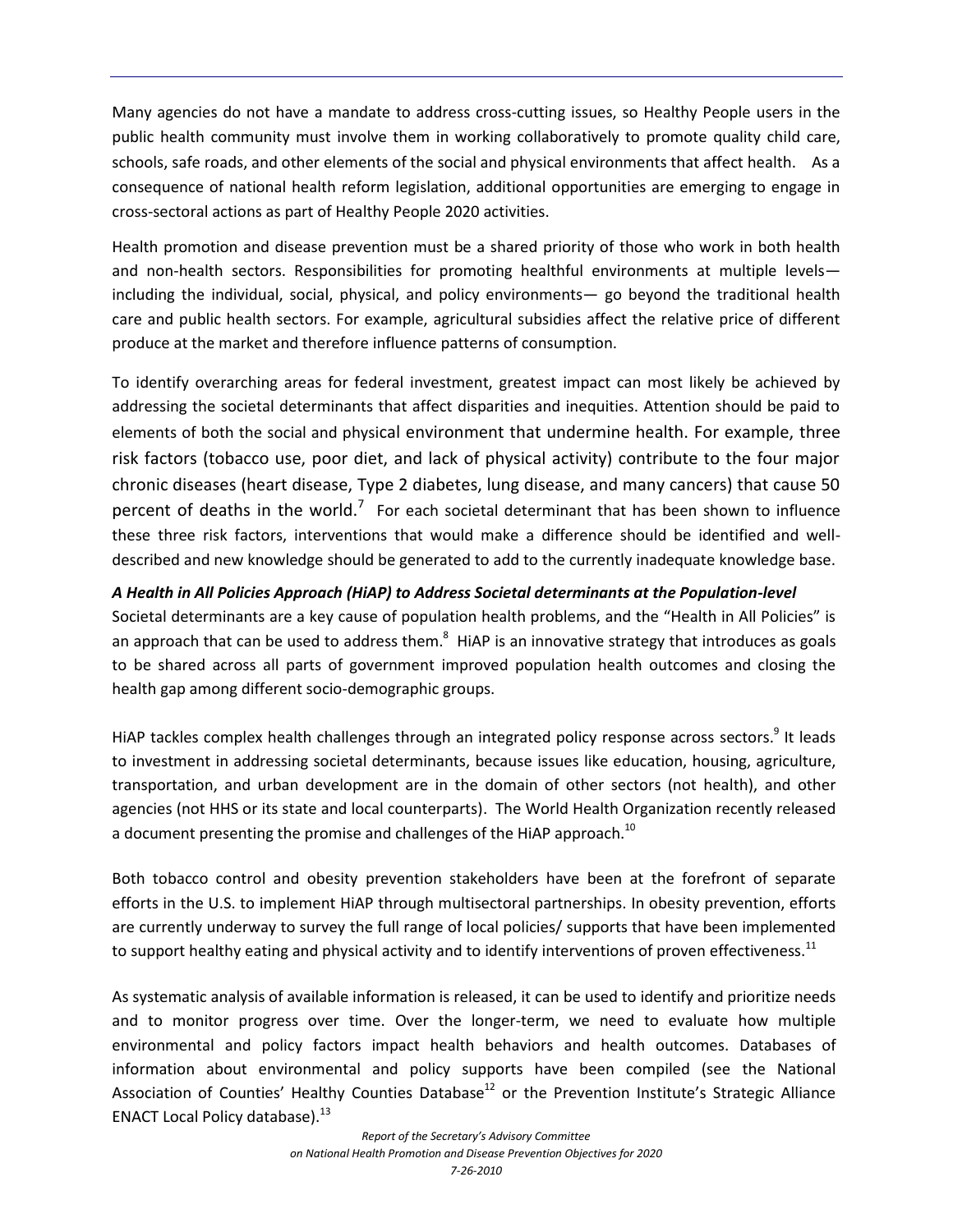## **IV. Specific Actions to Address Societal Determinants**

#### *Integrating Individual-level and Population-level Approaches to Prevention and Health Promotion*

At the start of the decade, public health leaders suggested the need for an "ecological approach" to address chronic disease in populations by engaging multiple sectors in collaborative strategies,  $^{14}$  and incorporating understanding of the interconnectedness of biological, behavioral, physical, and socioenvironmental domains.<sup>15</sup> Discussions of preventing chronic disease centered on two paradigms: personal-responsibility (individual-level) and environmental factors (population-level), yielding very different sets of policy responses. Disease-specific and population-based perspectives have sometimes been presented as being oppositional to one another, but they can also be viewed as two components of an integrated solution in which both elements offer advantages and disadvantages (see Table 1).<sup>16</sup>

Public health has increasingly sought to look beyond traditional, individual-level interventions (e.g., clinical counseling and health education campaigns that emphasize personal behavior change) to identify points of intervention in the environment.<sup>17</sup> Tobacco control efforts have successfully combined evidence-based clinical counseling for individuals with comprehensive programs to address multiple facets of the social and physical environment (e.g., home, work, social networks, and organizational, community, and broader societal influences). The success of this experience points to interventions that target the individual as well as the broader social and physical environment.

Similar strategies are being applied to address the U.S. obesity epidemic. The energy balance between how much one eats and how much one is physically active is useful for explaining changes in an individual's body mass composition over time, but this paradigm does not address wider environmental influences.<sup>18</sup> At a population level, environmental factors are key determinants of obesity rates. <sup>19,20</sup> The "food environment" and physical activity-related aspects of the built environment are of interest because they have the potential to influence individual behavior that can change energy balance.<sup>21</sup>

For example, the advertising for and ready availability of inexpensive, high energy/high fat foods, fast foods, and super-sized portions increases the likelihood that individuals will consume high-calorie foods with low nutritional value.<sup>22</sup> Technical innovations over the past century have also decreased the physical activity requirements of daily living, while the decentralization of metropolitan area populations and employment have increased the amount of time that people spend in their cars.<sup>23</sup>

Improved environments may be most beneficial for population groups in less favorable environments, with fewer personal resources. Depending on the policies, positive or negative health impacts are more likely to be felt in low income populations. Examples of interventions from Los Angeles County that employed a social determinants approach are included in Appendix 1.

#### *Specific Recommendations for Using the HiAP Approach in Healthy People 2020*

Healthy People 2020 should catalyze innovation by providing users with the tools they need to embrace a societal determinants orientation to their work. It should offer strategies for using a HiAP approach to map societal determinants to health outcomes. Implementing a HiAP approach would require activating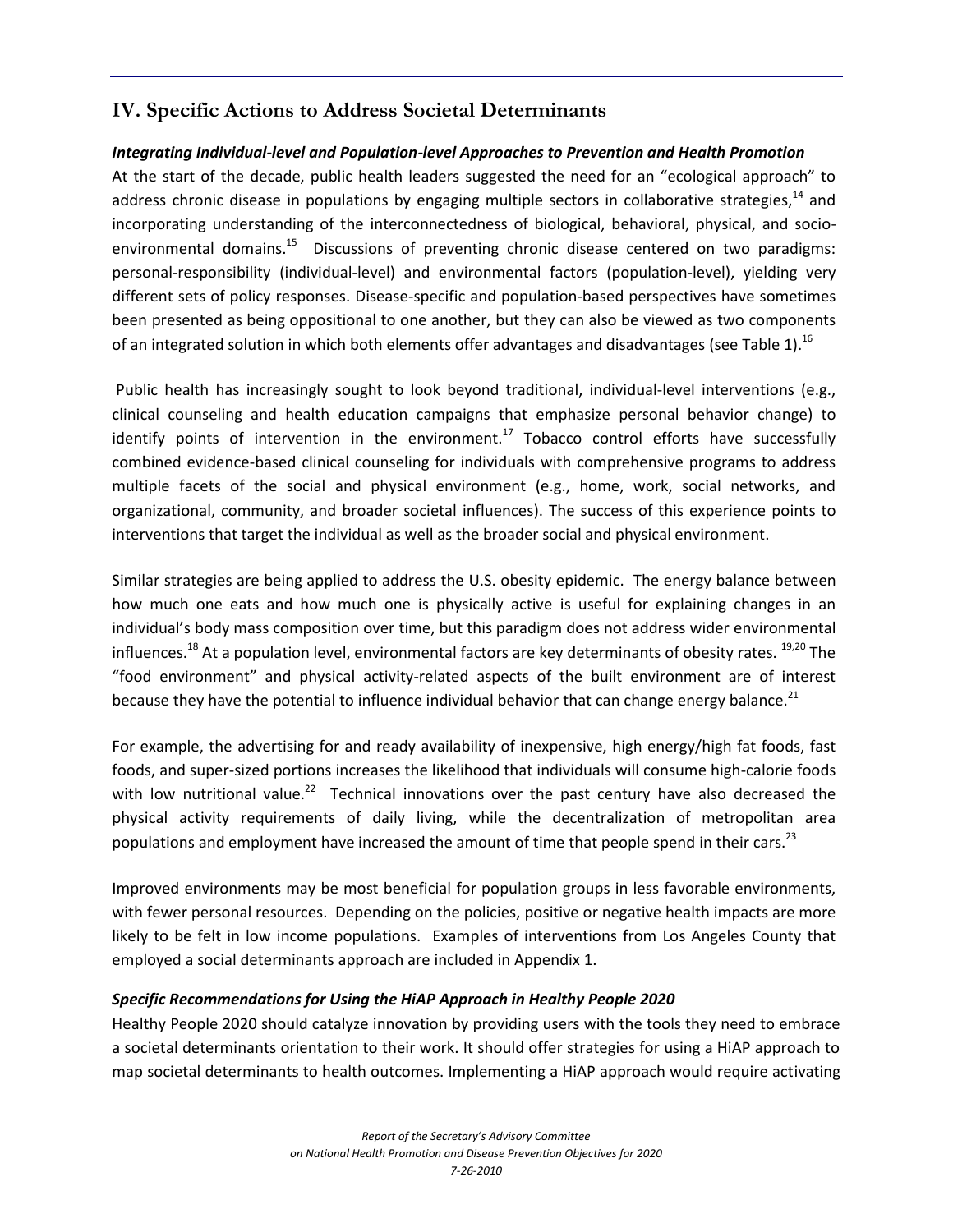and fully involving non-health sector leaders through the formation of intersectoral partnerships at the federal, state, and local levels. This approach is included in the health reform law.

The Committee has recommended that Healthy People 2020 offer technical assistance on HiAP to Healthy People 2020 users through short courses, web-based training, and/or conference sessions. The Committee has also recommended that HHS disseminate models of local level efforts to address health determinants in the social and physical environment through intersectoral partnerships and partnerships with non-traditional organizations and agencies whose focus has been on social and environmental justice, human rights and equity. Economic incentives aimed at organizations and institutions as well as individuals can be used to promote health-enhancing policies and programs across multiple sectors of society (e.g., private and public institutions and entities).

As the interdisciplinary, multi-agency workgroup that is responsible for developing Healthy People 2020, the Federal Interagency Workgroup (FIW) should help to operationalize the cross-cutting elements of Healthy People 2020 that extend beyond the field of health and relate to physical and social environments. Moreover, all federal agencies should be required to include Healthy People in their strategic plans. Examples of agencies that could be engaged to work with HHS include the U.S. Departments of Agriculture, Education, Transportation, Defense, the Environmental Protection Agency, and Housing and Urban Development.

#### *Filling Gaps in Evidence for the Effectiveness of Policy and Environmental Interventions*

A large volume of work is being implemented throughout the U.S. to foster policy and environmental interventions that support healthy lifestyles. It is important to build the evidence-base for this work. Just as clinical evidence is limited for some populations (e.g., people with disabilities and chronic conditions are often excluded from clinical research), there is less data available for some communities to demonstrate the effectiveness of community-based interventions designed to affect health behaviors or the social determinants of health some communities. (For example, some communities may be excluded from research because they are less accessible to academic institutions).

The availability of high quality data for all communities is ultimately a health equity issue, and should be a priority for public health departments and clinical preventive research. Greater equity for individuals and groups that are the subjects of community-based and clinical research should be assured. The push for diversity in clinical trials was due to lack of data for some population segments. It is equally important to have evidence for approaches that fit the different circumstances of populations. The idea that "uniformity of evidence" is the goal of research efforts should be resisted. "Practice-based research" and "practice-based evidence" can help document the effectiveness of interventions to address societal determinants. Community-based participatory research may be a useful strategy for closing some gaps in the evidence base.

It is critical that Healthy People 2020 help to fill gaps by prioritizing the need for evidence and linking the evidence to objectives. More attention should be paid to how we measure the impact of societal determinants on health outcomes. HHS should place particular emphasis on examining ways to track policies that impact the social and physical environments, and identifying groups that are already conducting cross-sectoral policy scans (e.g., nutrition/ physical activity, Tobacco, HIV, etc.).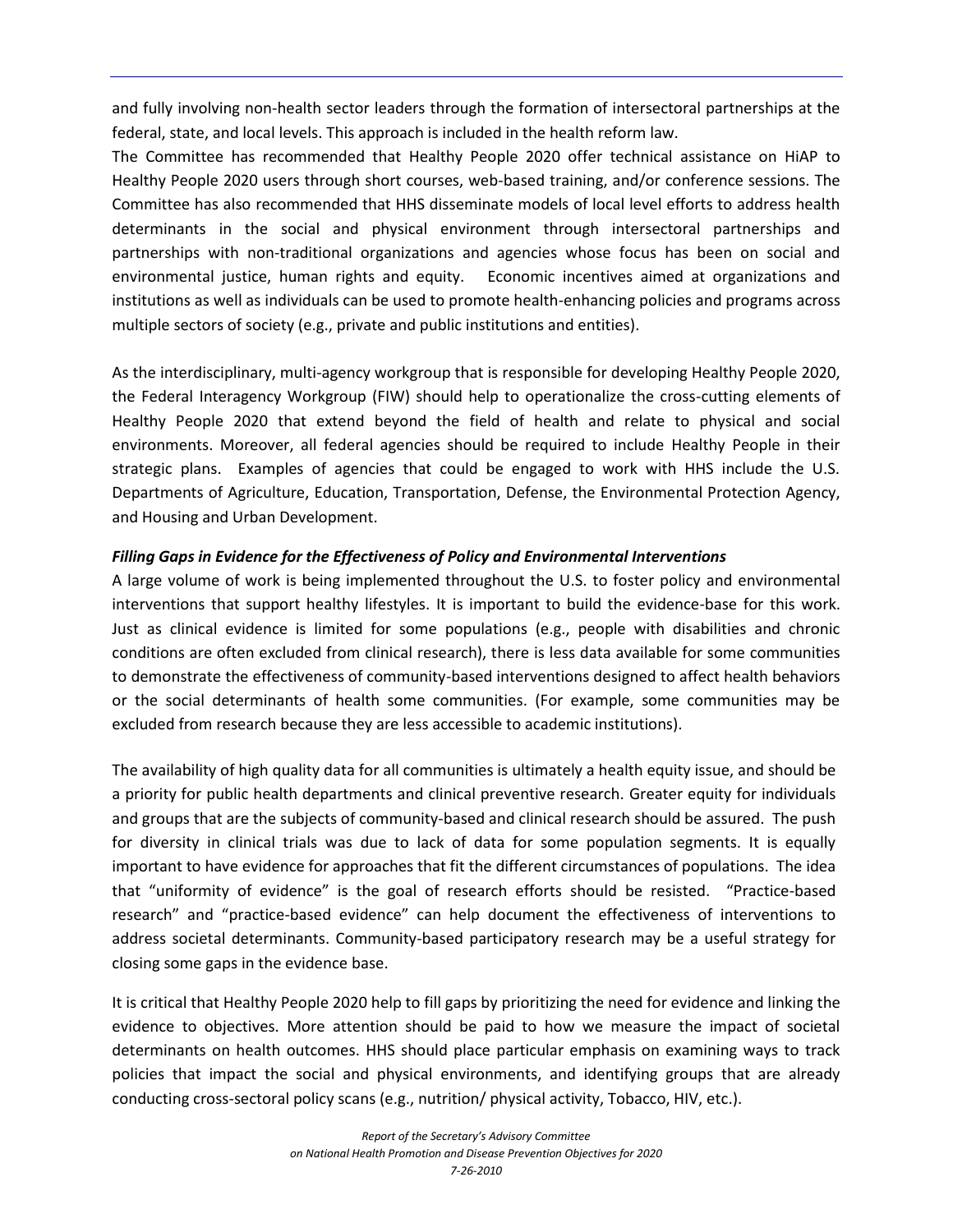|                                               | <b>Advantages</b>                                                                                                                                                                                                                                                                                                                               |                                                                                                                                                                                                                                                               | <b>Disadvantages</b>                                                                                                                                                                                                                                                                                                                                                                             |                                                                                                                                                                                                                                                                                                                                                                                                                                                                        |
|-----------------------------------------------|-------------------------------------------------------------------------------------------------------------------------------------------------------------------------------------------------------------------------------------------------------------------------------------------------------------------------------------------------|---------------------------------------------------------------------------------------------------------------------------------------------------------------------------------------------------------------------------------------------------------------|--------------------------------------------------------------------------------------------------------------------------------------------------------------------------------------------------------------------------------------------------------------------------------------------------------------------------------------------------------------------------------------------------|------------------------------------------------------------------------------------------------------------------------------------------------------------------------------------------------------------------------------------------------------------------------------------------------------------------------------------------------------------------------------------------------------------------------------------------------------------------------|
| <b>Focus</b>                                  | <b>Policy Perspective</b>                                                                                                                                                                                                                                                                                                                       | <b>Practical Perspective</b>                                                                                                                                                                                                                                  | <b>Policy Perspective</b>                                                                                                                                                                                                                                                                                                                                                                        | <b>Practical Perspective</b>                                                                                                                                                                                                                                                                                                                                                                                                                                           |
| Individual/<br><b>Disease</b><br><b>Focus</b> | Provides convincing evidence<br>that ethnic minority and<br>low SES populations are<br>disadvantaged<br>Keeps issues of health<br>inequities on policy<br>agenda<br>Quantifies the problem                                                                                                                                                      | Matches NIH and other<br>funding streams<br>Matches organization of<br>medical specialties<br>Compatible with hi-tech<br>medical solutions<br>Conveys potential for<br>dramatic success through<br>focused effort on high-risk<br>or already ill individuals  | Sets lack of "excess deaths"<br>as the standard<br>Implies that health status of<br>Whites or high SES<br>represents optimal health<br>Emphasizes relative risks<br>more than absolute risks<br>Frames issues in medical or<br>health system terms; de-<br>emphasizes structural<br>variables or<br>environmental<br>circumstances<br>Makes it difficult to identify<br>where to focus attention | Inadvertently reinforces perception of<br>minority group inferiority or inevitability<br>of poor health among low SES<br>populations<br>Creates separate tracks for pursuing<br>problems with many common<br>determinants<br>Leads to duplication, competing priorities,<br>and fragmentation of efforts.<br>Because of narrow focus, may not<br>adequately identify unanticipated<br>negative or positive consequences of<br>policies or interventions in other areas |
| Population<br><b>Health</b><br><b>Focus</b>   | Facilitates focus on optimal<br>health of the population in<br>question<br>Highlights relevant historical,<br>cultural, and political<br>contexts<br>Draws attention to diversity<br>within ethnic minority and<br>low SES populations<br>Integrates domains of<br>knowledge and discourse<br>Incorporates critical<br>nonmedical health issues | Facilitates endogenous<br>solutions<br>Supports attention to assets<br>and coping abilities<br>By applying a more integrated<br>approach, opportunities to<br>identify unanticipated<br>benefits or untoward<br>consequences of<br>interventions is increased | Links status on policy<br>agenda to less popular<br>issues<br>Depends on actions in non-<br>health sectors<br>Poor match for NIH and<br>other funding streams<br>Is associated with slow,<br>incremental progress<br>versus quick fixes.                                                                                                                                                         | Is challenging to biomedical paradigm<br>Generates less enthusiasm about hi-tech<br>medical solutions<br>Is often distal to disease outcomes<br>More complex, multi-level solutions make it<br>more difficult to identify key factors<br>driving successful outcomes                                                                                                                                                                                                   |

#### **Table 1. Relative Advantages and Disadvantages of Disease Focus and Population Focus for Addressing Health Disparities\***

 $\overline{a}$ 

<sup>\*</sup> Adapted from Kumanyika SK, Morssink CB. Bridging Domains in Efforts to Reduce Disparities in Health and Health Care. *Health Educ Behav* 2006; 33; 440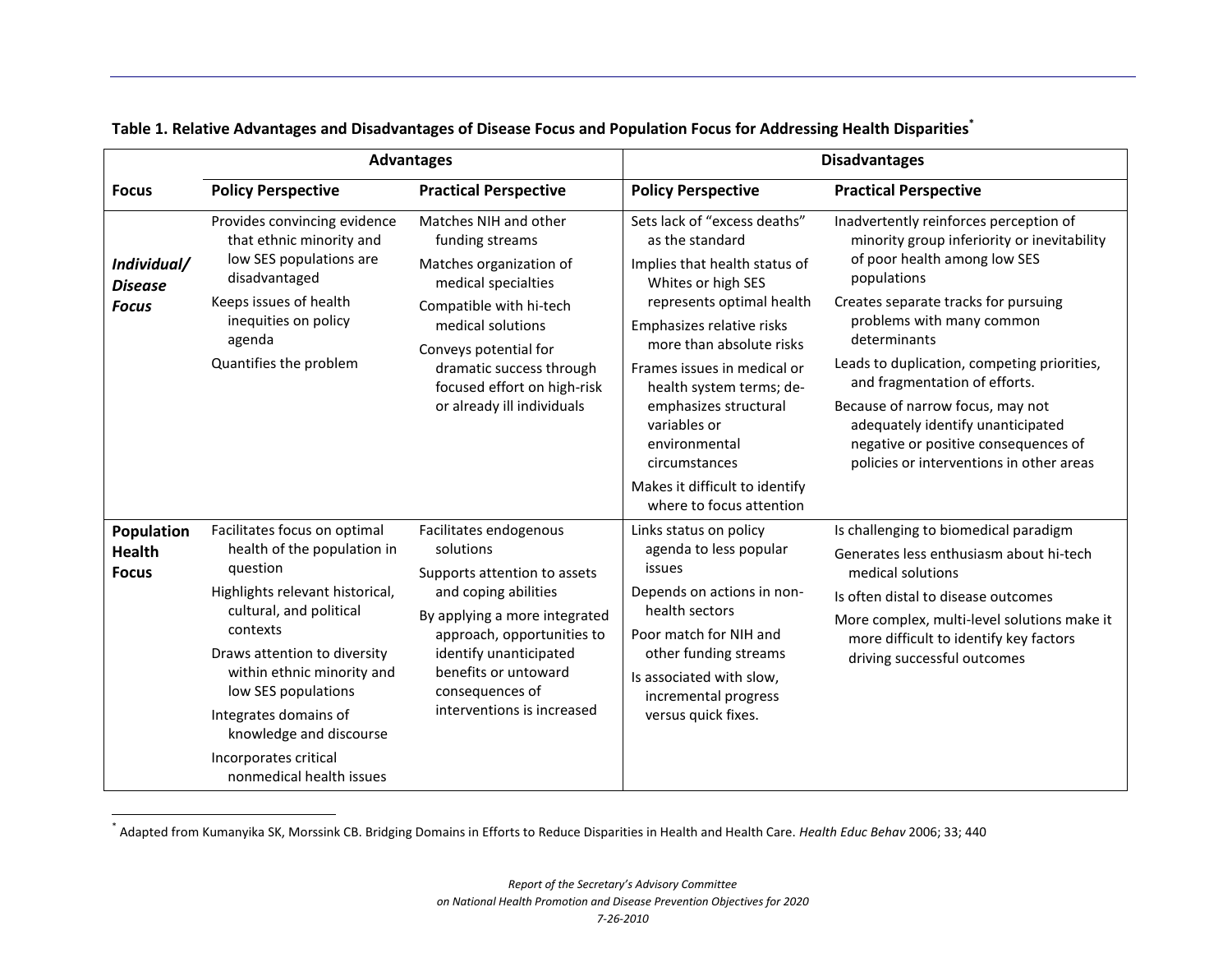## **IV. Health Impact Assessment: A Tool for Making Health-informed Decisions**

Over the past 30 years, the World Health Organization has made several declarations arguing that it is essential to return to an environmental approach as the major opportunity to improve the health of our population.<sup>24</sup> These same points have been emphatically made by the Lalonde Report in Canada<sup>25</sup> and the Acheson Report in the United Kingdom.<sup>26</sup> Their common theme has been that many of the determinants of disease and injury lie outside the traditional health sector, and therefore intersectoral cooperation is a critical aspect of a broad health improvement effort.

The concept of "Collective Risk" is used to discuss the need for investment to address climate change, and it is also relevant to thinking about investments in population health. Such investments would help the population but not necessarily every individual. Similarly, interventions to address societal determinants of health would benefit society in ways that may be difficult to pinpoint. It is therefore important to demonstrate how such investments might impact health, just as one might measure their impact on the environment or the economy.

#### **What is Health Impact Assessment (HIA)?**

Health Impact Assessment (HIA) is a relatively new tool that is being used to document these impacts. One commonly used definition of HIA is, "A multidisciplinary process within which a range of evidence about the health effects of a proposal is considered in a structured framework. It is…based on a broad model of health which proposes that economic, political, social, psychological, and environmental factors determine population health."<sup>27</sup> The most widespread application of HIAs has been in Canada, Europe, Australia and New Zealand, but interest in the U.S. has grown substantially in the past decade.

HIAs are used to document the long-term health effects of investments, policies and projects in other sectors that affect social and physical environments. Examples include projects in community design, transportation planning, and other areas outside the traditional realm of public health concerns. HIAs serve to: make the health and equity impacts of social decisions more explicit; provide an accountability mechanism to prevent harm; shape projects, plans, and policies to promote and improve the population's health, and support meaningful, inclusive participation in governance institutions.<sup>28</sup>

#### **What is the HIA Process?**

In December of 1999, the WHO European Centre for Health Policy (ECHP) and the Nordic School of Public Health met to develop common understanding of core procedures to be used to monitor the impact of community policies and activities on health and health care. The Gothenburg Consensus Paper that was released as an outcome of this meeting outlined values, core definitions, and steps for conducting HIAs. Steps described included: **screening** for possible health impact; **scoping** of health impact assessment; **reporting** of findings and recommendations; **monitoring** by interested stakeholders (in the aftermath of the report) to track the outcomes of the decision and implementation; and **evaluating** the HIA.<sup>29</sup>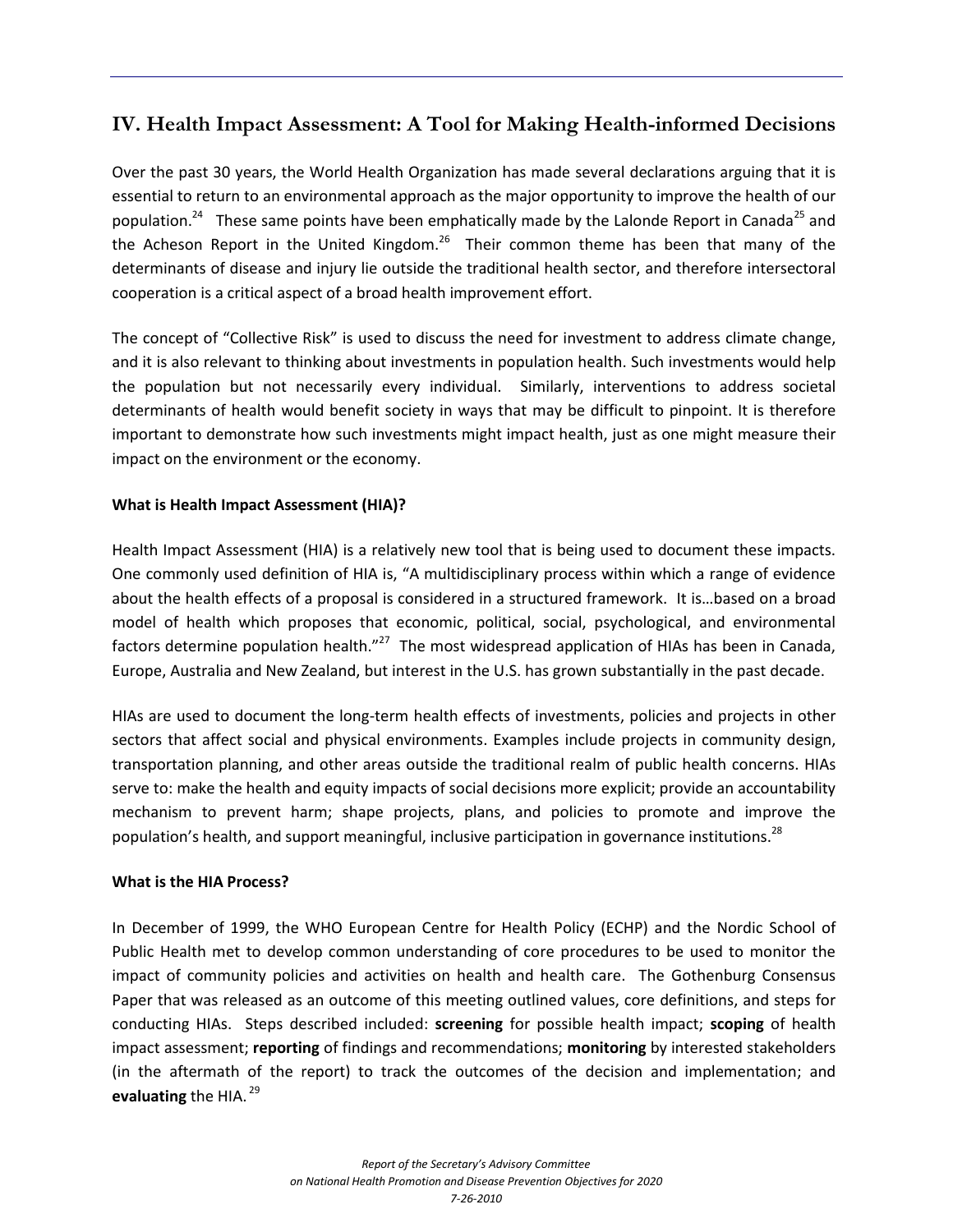Since the Gottenburg paper's release, many HIAs have been conducted in Europe.<sup>30</sup> The concept has not been adopted as broadly in the U.S.,  $^{31, 32}$  but interest in conducting HIAs is increasing and examples of local-level HIAs in the U.S. are available.<sup>33, 34, 35, 36</sup> The stages of HIA outlined in the Gothenburg paper still structure the HIA process, but no single, uniform set of methods for HIA has been developed.<sup>37,38</sup> The diversity of HIA practices and products exists due to the variety of decisions that are assessed, the range of practice settings in which HIA is used, and the fact that HIA remains an emerging field.<sup>39</sup>

Despite this diversity, there are five defining characteristics of HIAs:

- 1. A focus on specific policy, program or project proposals;
- 2. A comprehensive consideration of potential health impacts, positive and negative;
- 3. A population-based perspective incorporating multiple determinants and dimensions of health;
- 4. A multi-disciplinary systems-based analytic approach; and
- 5. A transparent approach that is highly structured but sufficiently flexible to confront a wide range of proposals.<sup>40</sup>

The main tenet underlying HIA is that, by using accepted analytic methods to yield reproducible findings bring health considerations into the policy decision-making process in sectors where health is not the primary consideration, these decisions can be influenced to improve health and/or reduce adverse health effects. A great advantage of HIA is its ability to identify and communicate significant health impacts that are under-recognized or unexpected, addressing such issues as agricultural subsidies, zoning, wage laws, transportation funding, educational programs and urban development projects.

HIAs may be an important source of "promising practices" that point to early successes before a large body of evidence can be compiled through comprehensive literature reviews. At the state and local levels, such data can be used to convince decision-makers of the need to undertake policies, programs, and projects that will improve population health. Healthy People 2020 can play a critical role in disseminating such information by providing access to the latest evidence of the effectiveness of policies, programs, and projects that are implemented to address societal determinants of health.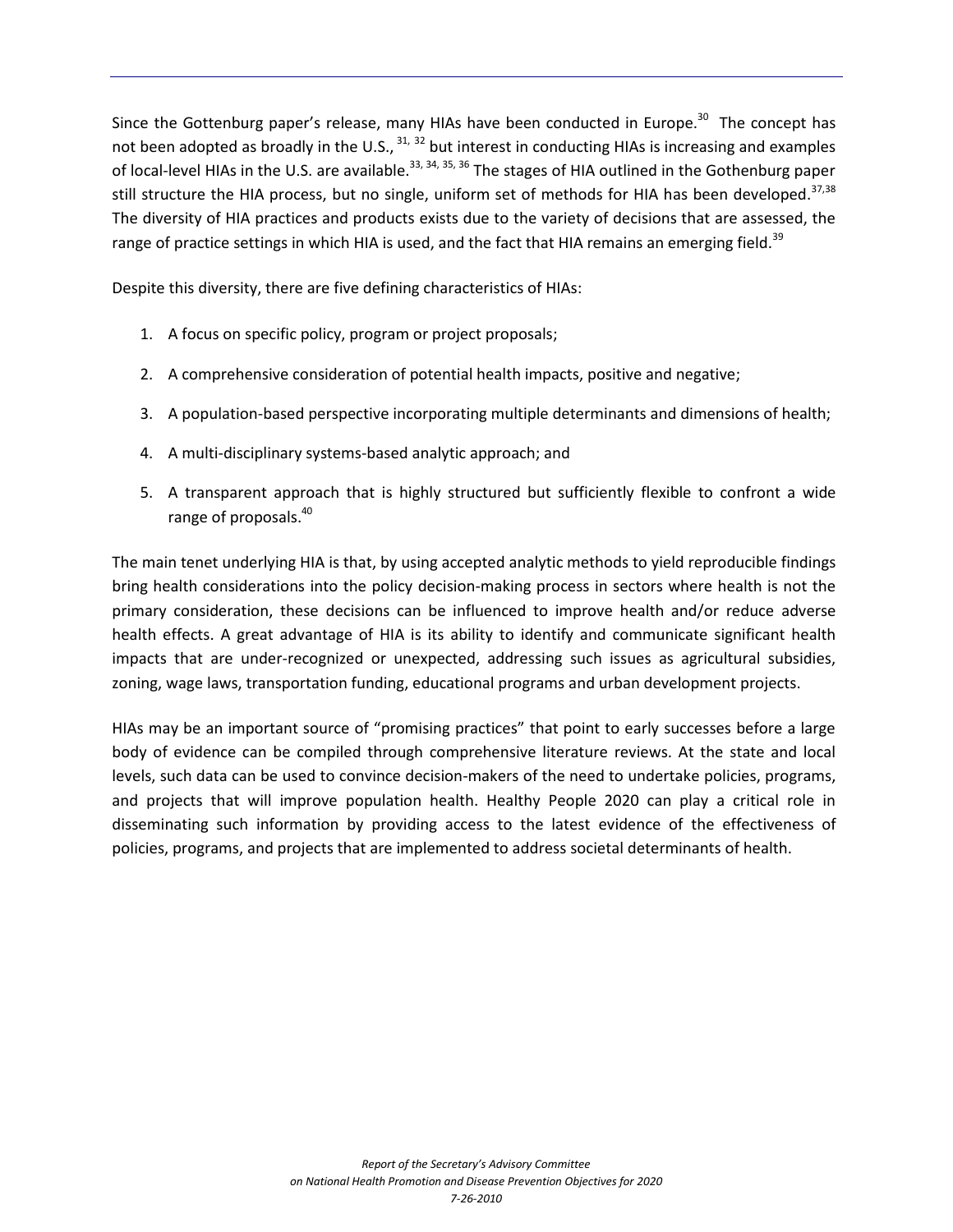## **V. Conclusion**

For three decades, the Healthy People initiative has led efforts to educate the nation that health is about more than the absence of disease, and is created through the conditions of our daily lives—not at the doctor's office. Healthy People has long provided a vehicle for channeling diverse and distinct disease prevention and health promotion efforts throughout the U.S. toward the common goal of improving the nation's health. It has offered an undergirding structure for tracking and monitoring health and disease, and has sought to inspire action by setting science-based targets for progress.

As we begin a new decade, Healthy People 2020 re-energizes this long-standing vision, infusing it with a new focus on creating a society in which all people live long and healthy lives. Yet this vision cannot become reality without the active and deep engagement of many sectors of our society.

The goals and objectives of Healthy People 2020 are intended to be aspirational, yet achievable. Translating noble aspirations into tangible progress will require the commitment of all to implementing evidence-based strategies to improve health, and to build the evidence base for such actions where it does not currently exist. A key focus of these efforts must be on addressing the social and physical environmental factors that affect population health.

Healthy People 2020 can be used as a tool to convene partners from across sectors—including housing, urban planning, education, transportation, and the environment— to improve the health of the nation. Such multi-sectoral efforts will require innovation and flexibility. To accomplish the goals of Healthy People and improve the health of the nation, we must find common cause with sectors beyond health.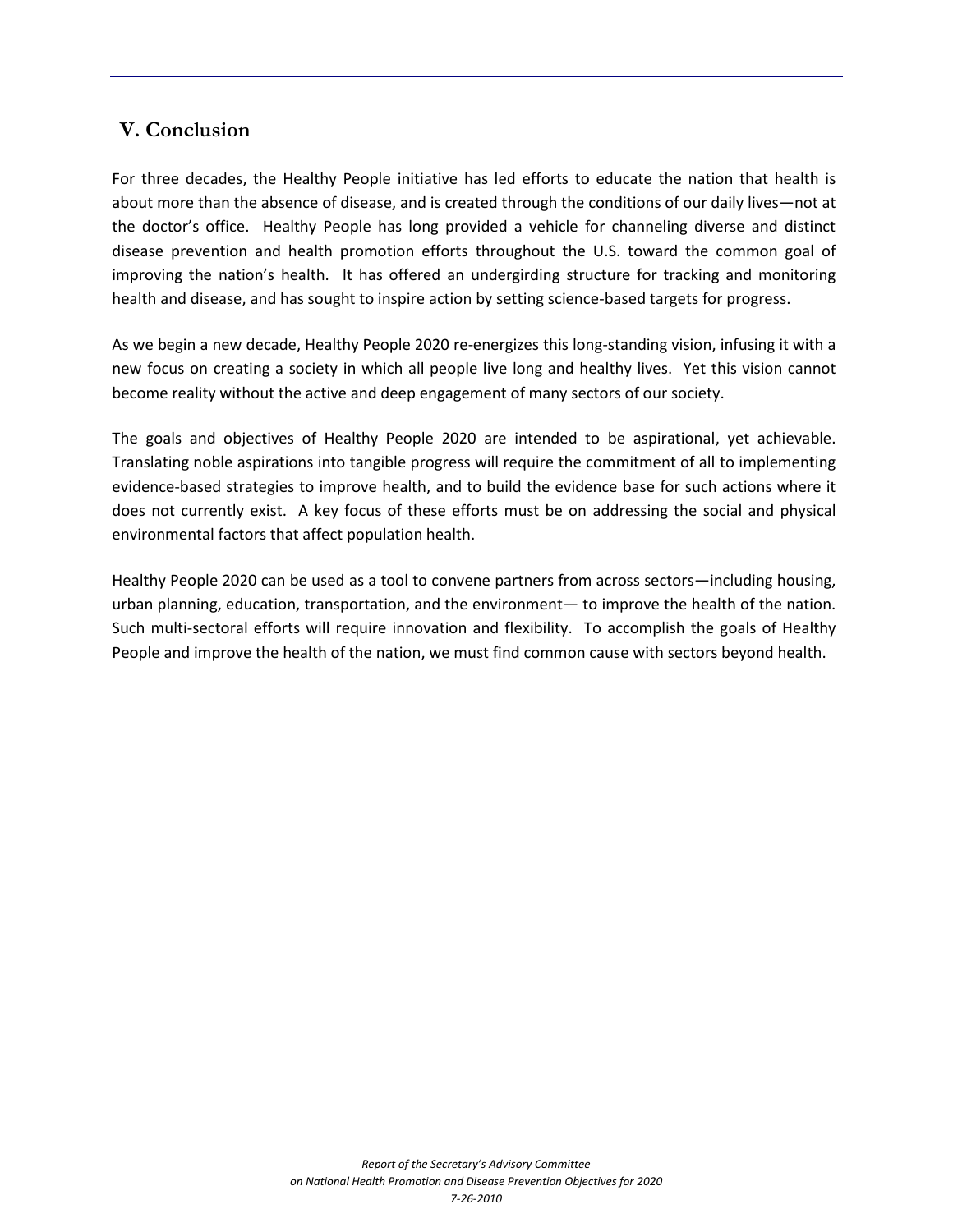## **Appendix 1.**

## **Examples of Interventions to Impact Social Determinants of Health from the Los Angeles County Department of Public Health**

#### **Increasing Healthy Food Choices**

Policy and programmatic strategies to improve nutrition must include public education and marketing efforts to increase knowledge and influence attitudes, beliefs, and social norms regarding healthful nutrition. However, to produce significant and sustained improvements in nutrition, research has taught the LA County Department of Public Health that these efforts must be accompanied by strategies that create more favorable food environments where "the healthy choice becomes the easy choice," in stark contrast to current conditions in which the unhealthy choice is the easy choice in most settings.

These strategies must focus on increasing access to healthy foods and beverages in community, school, and work settings (and, alternatively, reducing access to less healthy options), increasing the affordability of healthy food and beverage options relative to less healthy options, and improving the quality of the food supply. Below are two examples of activities implemented by the Department of Public Health to support healthier food choices:

- o Health Impact Assessment: Los Angeles County Department of Public Health conducted a health impact assessment (HIA) to quantify the potential impact of a proposed state menu-labeling law on population weight gain in Los Angeles County. Findings suggested that mandated menu labeling could have a sizable salutary impact on the obesity epidemic, even with only modest changes in consumer behavior. The HIA was influential in passing SB 1420, the statewide menu labeling law. The County Board of Supervisors also passed a motion to enact a local menu labeling ordinance, joining other local jurisdictions in helping residents make healthier choices while eating out. These local ordinances helped convince the restaurant industry to work with the state on a uniform statewide law to avoid a patchwork of conflicting local regulations.
- $\circ$  Smart Menu is a menu-labeling program that assisted seven independently owned restaurants at a neighborhood eatery in South Los Angeles to provide nutrition information to customers on menus and menu boards. While the program is in line with California Senate Bill 1420, which mandates chain restaurants of 20 or more to display nutrition information on menu boards and take-away menus, Smart Menu targets independently-owned restaurants which are excluded from this bill. Under the Smart Menu program calorie and nutrient information were entered into a database in order for recipes to be analyzed for display on menu boards and take-away brochures; a graphic designer was hired to update, and in some cases, create new menu boards displaying calorie information in addition to take-away menus displaying more detailed nutrition information (fat, saturated fat, trans fat, carbohydrates, sodium, and fiber) for each menu item. Menus also included educational information and tips for choosing meals wisely while eating out. The program resulted in changes in menus, increase in sales of health menu options, and increased civic participation among patrons support of menu-labeling policies.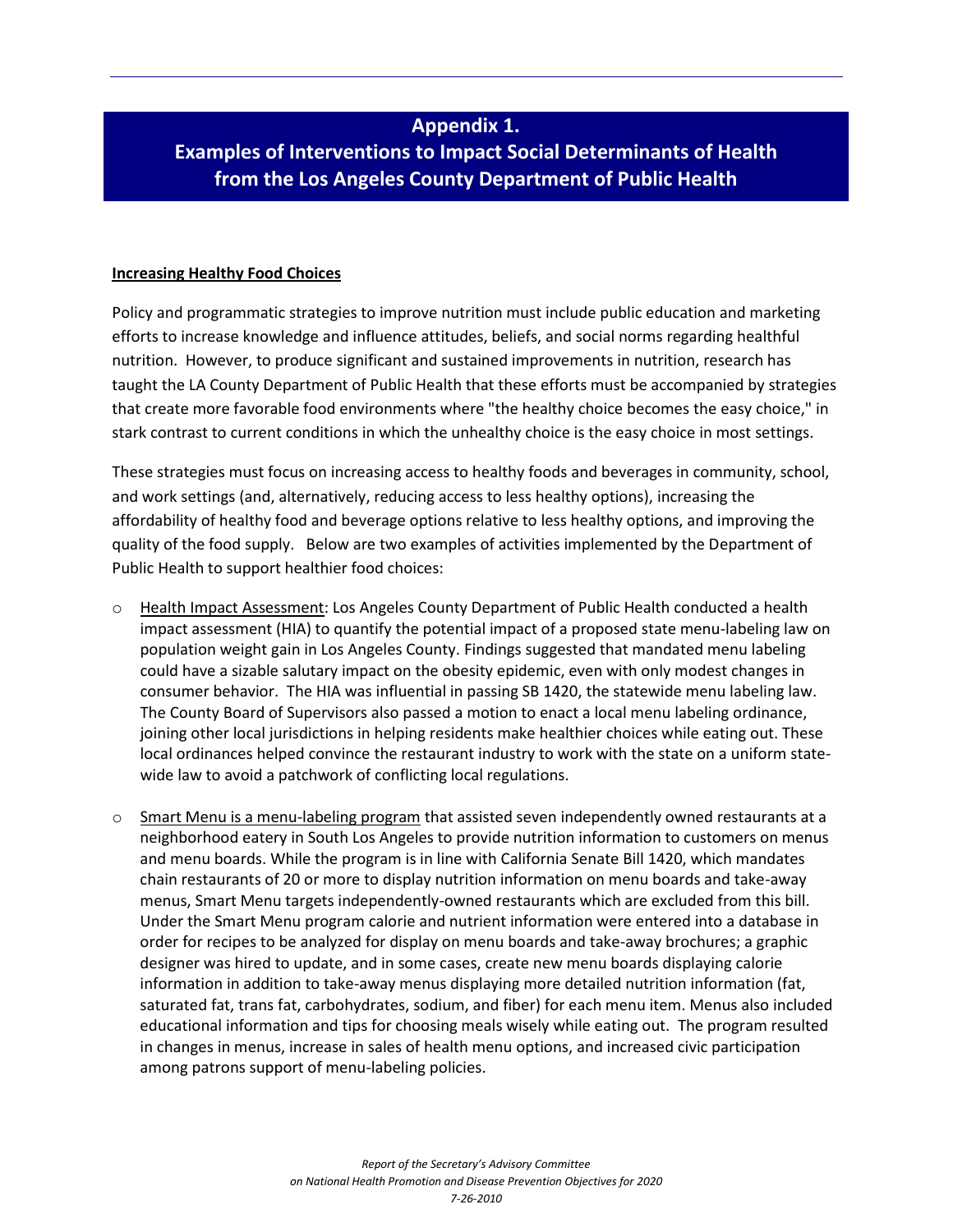#### **Increasing Opportunities for Walking and Biking**

There are many health impacts from poor land use. In Los Angeles County, the Department of Public Health (DPH) is using land and community design tools to create environments for people to be physically active, make healthy choices, and stay healthy. Using population-based and sustainable approaches, DPH actively fosters policy change in cities and communities throughout Los Angeles County. Specifically:

- Agencies are funded to change policy. The L.A. County Board of Supervisors increased DPH's funding for chronic disease prevention, which was used to increase policy staff and five cities and community-based agencies to create policies and environmental change. For example, the L. A. County Bike Coalition is working very closely with the City of Glendale to create a Safe and Healthy Streets Plan for more bicycle and pedestrian-oriented streets. Another example: the City of El Monte is drafting a Health Element for their General Plan that underlies all land use decisions.
- Public health input on policy is provided by reviewing draft plans, providing oral and written comments, and participating in the planning process. Issues and plans we have commented on include: the Metropolitan Transit Authority's long range transportation plan for L. A. County; Metro's Expo Bikeway; the City of Los Angeles regarding housing proximity to freeways; the City of Los Angeles South and Southeast LA Community Plan updates; and the Circulation Element of Redondo Beach's General Plan; and City of Los Angeles Cornfield Arroyo Seco Specific Plan.
- Capacity for policy change is developed in cities and communities by offering technical assistance, supporting community efforts, and trainings. DPH contracts with a local transportation planner to provide technical assistance to five funded cities and communitybased organizations. For example, traffic engineers have been trained on how to design for bikes and pedestrians, and city staff have been trained on how to facilitate meetings for meaningful community input.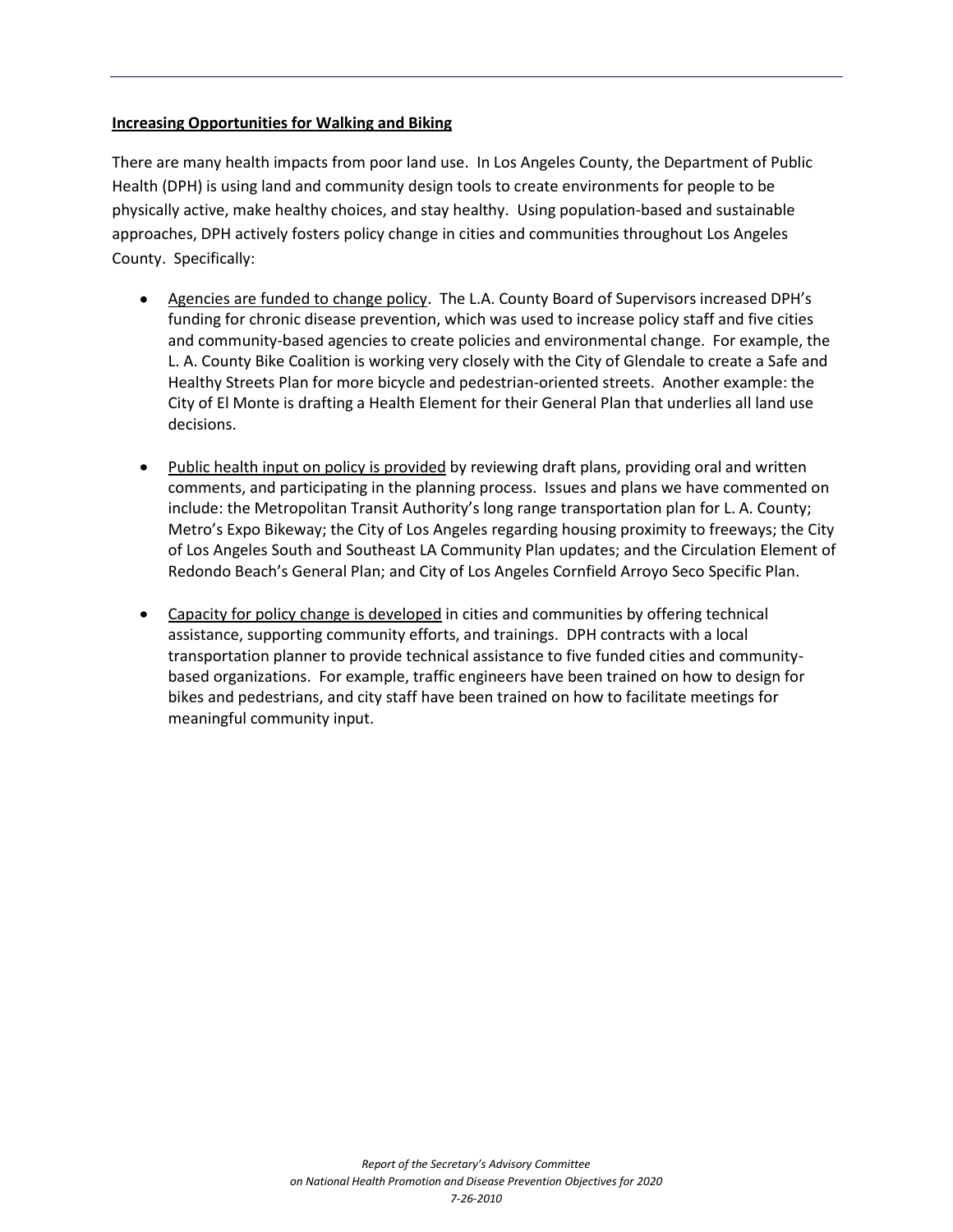#### **References**

 $\overline{\phantom{a}}$ 

1 The Prevention Institute. Strategies for Enhancing the Built and Physical Environment to Support Healthy Eating and Active Living. Healthy Eating Active Living Convergence Partnership. Accessed online 9/3/09 at: http://www.preventioninstitute.org/documents/builtenvironment.pdf

*<sup>2</sup>* Kirschner KL, Breslin ML, Iezzoni LI. Structural impairments that limit access to health care for people with disabilities. JAMA*. 2007; 297:1121-1125.*

<sup>3</sup> Report to the U.S. EPA and the Office of the President Submitted by Delegates of the 1991 National People of Color Environmental Leadership Summit, as cited in Matsuoka, M. Building Healthy Communities from the Ground Up: Environmental Justice in California. Asian Pacific Environmental Network, September, 2003. Available at: [http://www.cbecal.org/pdf/healthy-communities.pdf.](http://www.cbecal.org/pdf/healthy-communities.pdf) Accessed 9/26/08.

4 Davis K, Collins S, Doty M. Health and Productivity among U.S. Workers. The Commonwealth Fund, August, 2005. Accessed: [http://www.commonwealthfund.org/usr\\_doc/856\\_Davis\\_hlt\\_productivity\\_USworkers.pdf](http://www.commonwealthfund.org/usr_doc/856_Davis_hlt_productivity_USworkers.pdf)

<sup>5</sup> Knox, Richard. "Too Fat to Fight? Obesity Threatens Military Recruiting." NPR Health Blog, April 20, 2010. Accessed online 4/47/10 at: http://www.npr.org/blogs/health/2010/04/too\_fat\_to\_fight\_obesity\_and\_n.html

<sup>6</sup> National Opinion Research Center. Assessment of the Healthy People Objective-Setting Framework and Process. Submitted to the Office of Disease Prevention and Health Promotion, OPHS, U.S. DHHS. January 31, 2007.

7 3Four50: An Oxford Health Alliance Initiative. http://www.3four50.com/

<sup>8</sup> Paula Braveman, Professor, UCSF Department of Community and Family Medicine, Conversation, 8/5/09

<sup>9</sup> Kickbusch I. Adelaide Revisited: From Healthy Public Policy to Health in All Policies. *Health Promotion International 2008* 23(1):1-4; doi:10.1093/heapro/dan006

<sup>10</sup> Stahl, Wismar, Ollila, Health in All Policies: Prospects and Potentials. World Health Organization. http://www.euro.who.int/document/E89260.pdf

<sup>11</sup> National Center for Health Marketing (NCHM), Centers for Disease Control and Prevention. The Guide to Community Preventive Services. Accessed online 5/5/10 at[: http://www.thecommunityguide.org/index.html](http://www.thecommunityguide.org/index.html)

12 See the National Association of Counties website at:

[http://www.naco.org/Template.cfm?Section=New\\_Technical\\_Assistance&Template=/cffiles/healthycounties/search.cfm](http://www.naco.org/Template.cfm?Section=New_Technical_Assistance&Template=/cffiles/healthycounties/search.cfm)

<sup>13</sup> See the Prevention Institute Website at:<http://www.preventioninstitute.org/sa/policies/>

<sup>14</sup> Egger, Swinburn, 1997.

<sup>15</sup> Institute of Medicine. The Future of the Public's Health in the 21st Century. Washington, DC: National Academies Press. 2002.

<sup>16</sup> Kumanyika SK, Morrissink CB. Bridging domains in efforts to reduce disparities in health and health care. Health Education & Behavior, Sage Publications. 2006.

<sup>17</sup> Mercer SL, Green LW, Rosenthal AC, Husten CG, Khan LD and Dietz WH. Possible lessons from the tobacco experience for obesity control. American Journal of Clinical Nutrition, Vol. 77, No. 4, 1073S-1082S, April 2003.

<sup>18</sup> Egger G. Swinburn B. An "ecological" approach to the obesity pandemic. *BMJ* 1997;315:477-480 (23 August)

<sup>19</sup> Brantley PJ, Myers VH, Roy HJ. Environmental and lifestyle influences on obesity. J La State Med Soc. 2005 Jan; 157 Spec No 1:S19-27.

<sup>20</sup> Sallis JF, Glanz K. The role of built environments in physical activity, eating, and obesity in childhood. Future Child. 2006 Spring;16(1):89-108.

<sup>21</sup> McKinnon RA, Reedy J, Handy SL, Rodgers AB. Measuring the food and physical activity environments: shaping the research agenda. Am J Prev Med. 2009 Apr;36(4 Suppl):S81-5.

<sup>22</sup> Brantley, 2005.

<sup>23</sup> Committee on Physical Activity, Health, Transportation, and Land Use. Does the built environment influence physical activity? TRB Special Report #282, Transportation Research Board, Institute of Medicine, National Academies. Washington, DC 2005.

24 World Health Organization Website: Social Determinants of Health. Accessed 7/11/10 at: http://www.who.int/social\_determinants/en/